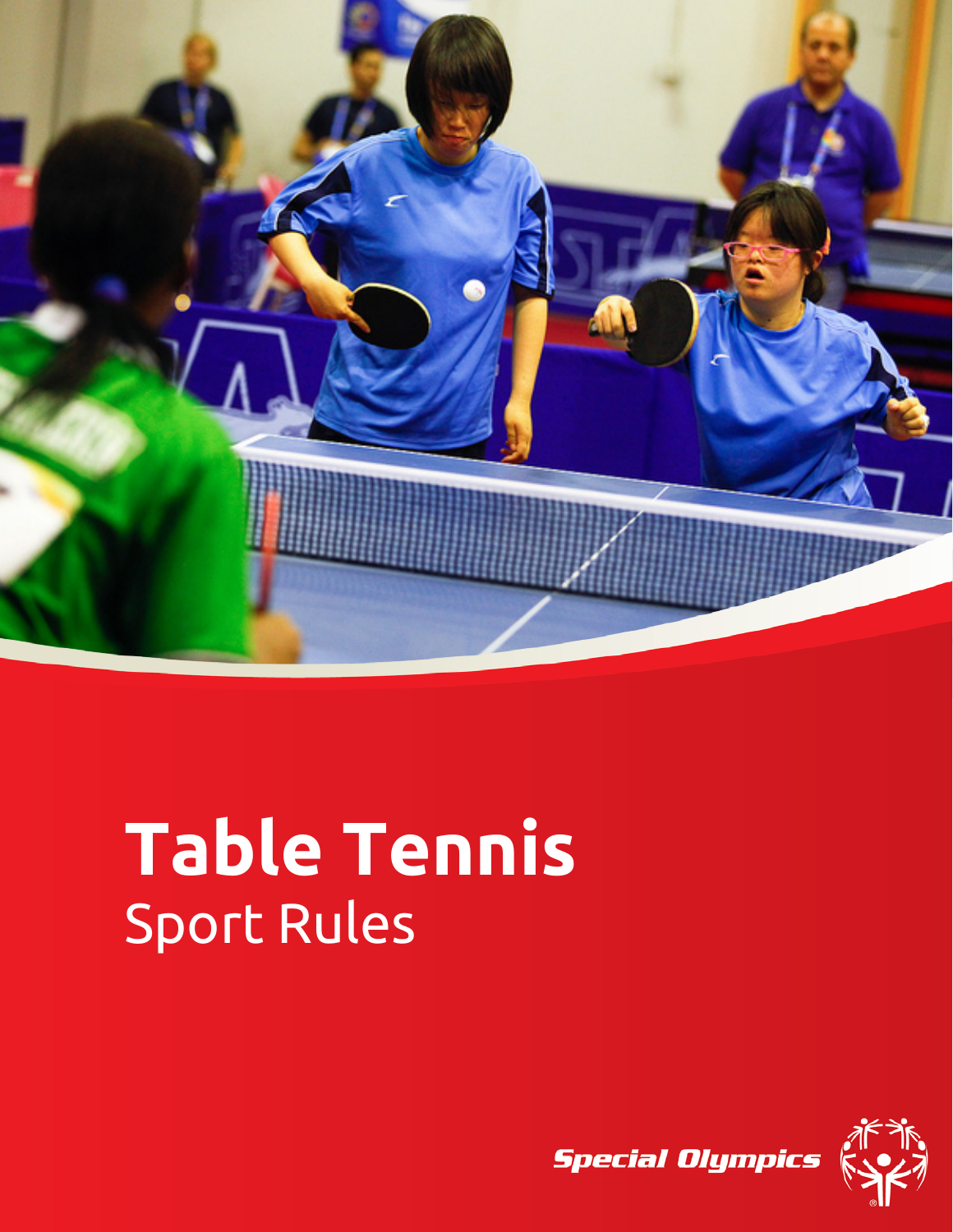





## **TABLE OF CONTENTS**

| 2.1 |                                                                                                                                                                                                |       |
|-----|------------------------------------------------------------------------------------------------------------------------------------------------------------------------------------------------|-------|
| 2.2 |                                                                                                                                                                                                |       |
|     |                                                                                                                                                                                                |       |
|     |                                                                                                                                                                                                |       |
|     |                                                                                                                                                                                                |       |
|     |                                                                                                                                                                                                |       |
|     |                                                                                                                                                                                                |       |
|     |                                                                                                                                                                                                |       |
|     |                                                                                                                                                                                                |       |
|     |                                                                                                                                                                                                |       |
|     |                                                                                                                                                                                                |       |
|     |                                                                                                                                                                                                |       |
|     |                                                                                                                                                                                                |       |
|     |                                                                                                                                                                                                |       |
|     |                                                                                                                                                                                                |       |
|     |                                                                                                                                                                                                |       |
| 4.  |                                                                                                                                                                                                |       |
|     |                                                                                                                                                                                                |       |
|     |                                                                                                                                                                                                |       |
|     |                                                                                                                                                                                                |       |
|     |                                                                                                                                                                                                |       |
|     |                                                                                                                                                                                                |       |
|     |                                                                                                                                                                                                |       |
|     |                                                                                                                                                                                                |       |
|     |                                                                                                                                                                                                |       |
|     |                                                                                                                                                                                                |       |
|     |                                                                                                                                                                                                |       |
|     |                                                                                                                                                                                                |       |
|     |                                                                                                                                                                                                |       |
|     |                                                                                                                                                                                                |       |
|     |                                                                                                                                                                                                |       |
|     |                                                                                                                                                                                                |       |
|     |                                                                                                                                                                                                |       |
|     |                                                                                                                                                                                                |       |
|     |                                                                                                                                                                                                |       |
|     |                                                                                                                                                                                                |       |
|     |                                                                                                                                                                                                |       |
|     |                                                                                                                                                                                                |       |
|     |                                                                                                                                                                                                |       |
|     |                                                                                                                                                                                                |       |
|     |                                                                                                                                                                                                |       |
|     |                                                                                                                                                                                                |       |
|     |                                                                                                                                                                                                |       |
|     |                                                                                                                                                                                                |       |
|     | 2.3<br>2.4<br>2.5<br>2.6<br>2.7<br>2.8<br>2.9<br>2.10<br>3.1<br>3.2<br>3.3<br>3.4<br>3.5<br>4.1<br>4.2<br>4.3<br>4.4<br>4.5<br>4.6<br>4.7<br>4.8<br>4.9<br>4.10<br>4.11<br>4.12<br>4.13<br>5.1 | 5.1.7 |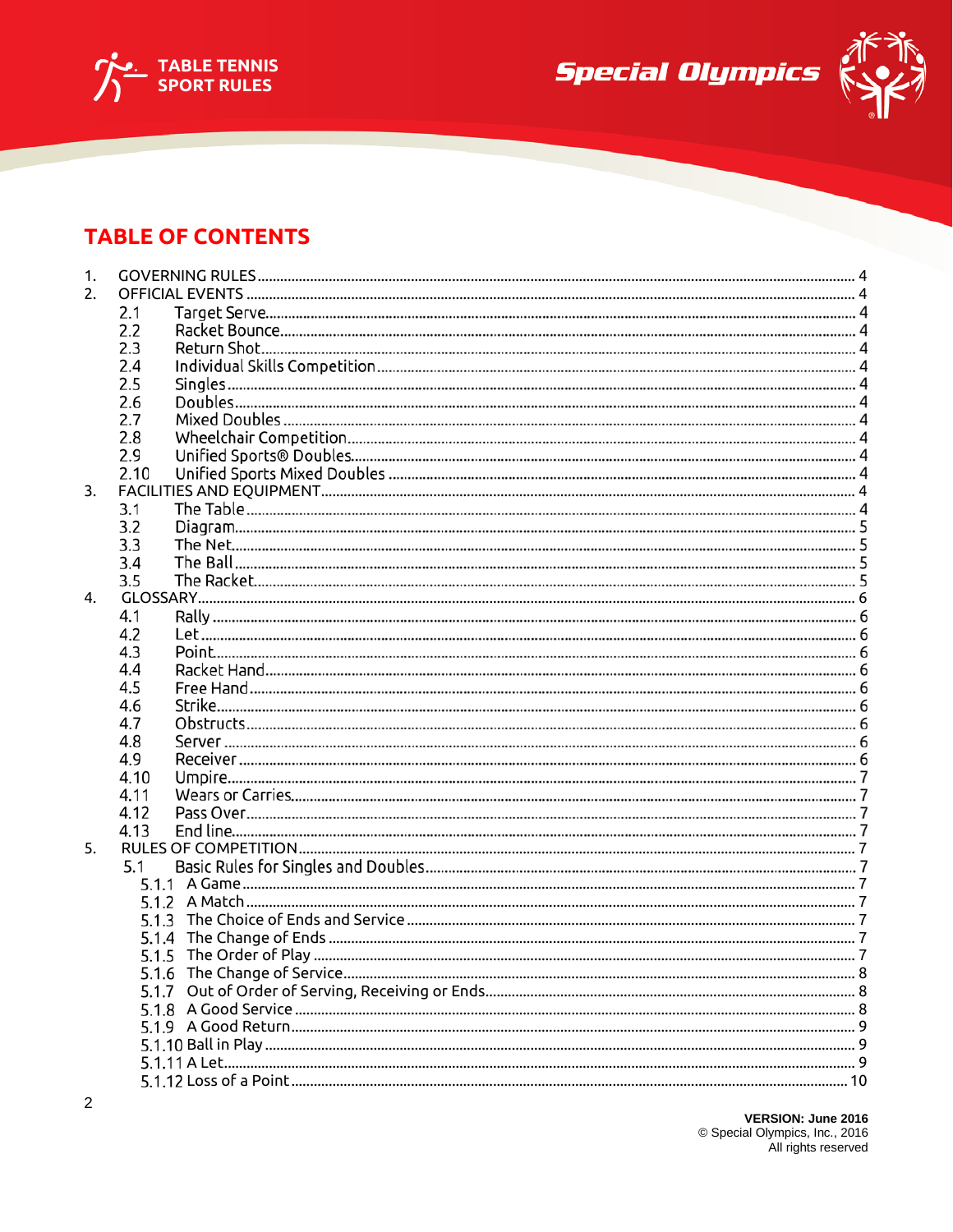





| 5.3 |  |
|-----|--|
|     |  |
|     |  |
|     |  |
|     |  |
|     |  |
|     |  |
| 5.4 |  |
| 5.5 |  |
| 5.6 |  |
| 5.7 |  |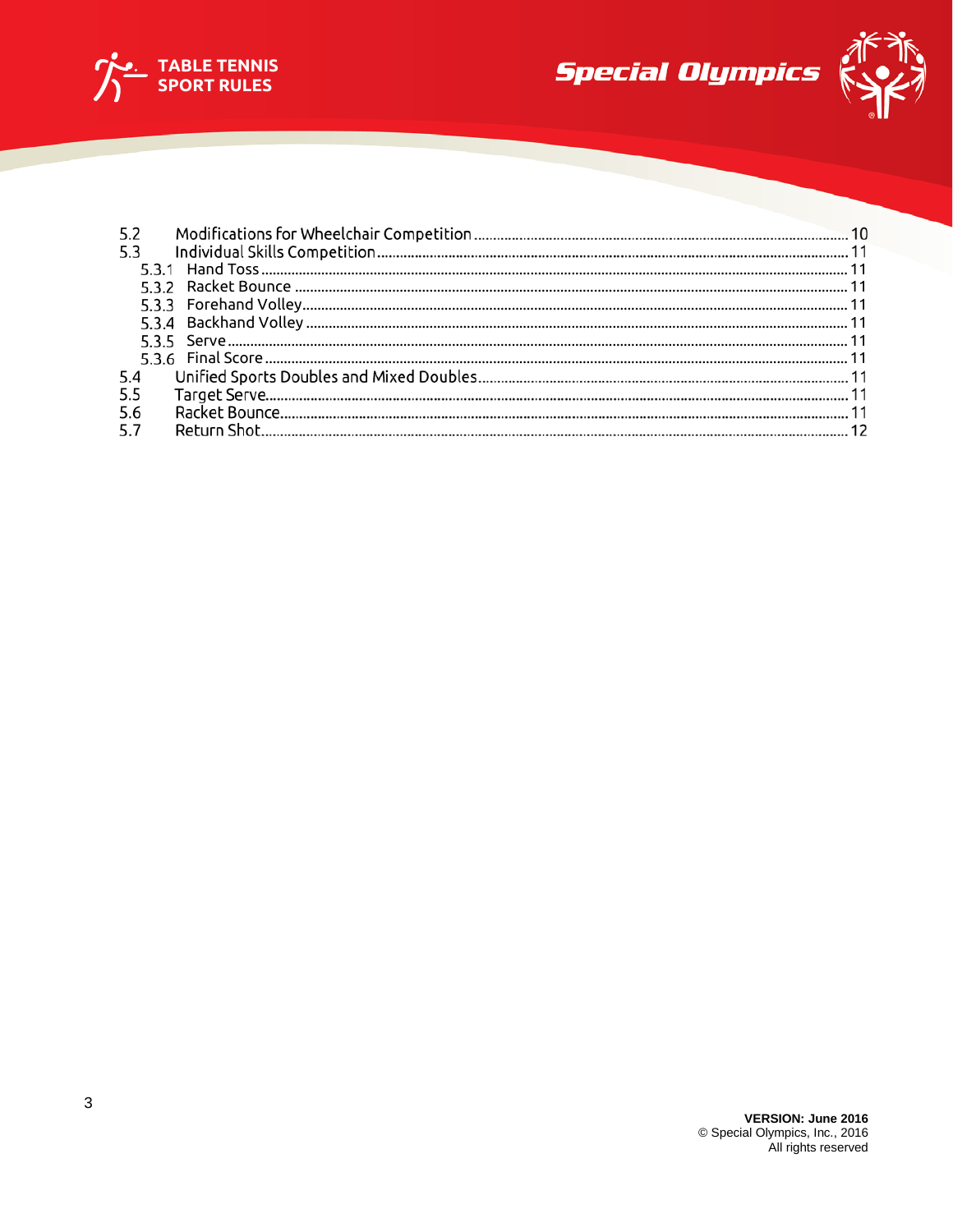





#### <span id="page-3-0"></span>**1. GOVERNING RULES**

The Official Special Olympics Sports Rules for Table Tennis shall govern all Special Olympics competitions. As an international sports program, Special Olympics has created these rules based upon International Table Tennis Federation (ITTF) and International Paralympic Table Tennis Committee (IPTTC) Rules for table tennis found at [http://www.ittf.com/ a](http://www.ittf.com/)nd [http://www.ipttc.org/ r](http://www.ipttc.org/)espectively. IPTTC rules shall be used during wheelchair competitions. ITTF, IPTTC or National Governing Body (NGB) rules shall be employed except when they are in conflict with the Official Special Olympics Sports Rules for Table Tennis or Article I. In such cases, the Official Special Olympics Sports Rules for Table Tennis shall apply.

Refer to Article 1[, http://media.specialolympics.org/resources/sports-essentials/general/Sports-Rules-](http://media.specialolympics.org/resources/sports-essentials/general/Sports-Rules-Article-1.pdf)[Article-1.pdf,](http://media.specialolympics.org/resources/sports-essentials/general/Sports-Rules-Article-1.pdf) for more information pertaining to Codes of Conduct, Training Standards, Medical and Safety Requirements, Divisioning, Awards, Criteria for Advancement to Higher Levels of Competition, and Unified Sports.

#### <span id="page-3-1"></span>**2. OFFICIAL EVENTS**

The range of events is intended to offer competition opportunities for athletes of all abilities. Programs may determine the events offered and, if required, guidelines for the management of those events. Coaches are responsible for providing training and event selection appropriate to each athlete's skill and interest.

The following is a list of official events available in Special Olympics.

- $2.1$ Target Serve
- $2.2$ Racket Bounce
- $2.3$ Return Shot
- $2.4$ Individual Skills Competition
- $2.5$ **Singles**
- 2.6 Doubles
- Mixed Doubles  $2.7$
- $2.8$ Wheelchair Competition
- $2.9$ Unified Sports® Doubles
- 2.10 Unified Sports Mixed Doubles

#### <span id="page-3-2"></span>**3. FACILITIES AND EQUIPMENT**

- $3.1$ The Table
	- $3.1.1$ The table surface shall be rectangular, measuring 2.74 meters (9 ft) long by 1.525 meters (5 ft) wide. It shall be supported so that its upper surface, termed the "playing surface," shall lie in a horizontal plane 76 centimeters (2 ft, 6 in) above the floor.
	- $3.1.2$ It shall be made of any material and shall yield a uniform bounce of no less than 22 centimeters (8.75 in) and not more than 25 centimeters, (9.75 in) when a standard ball is dropped from a height of 30.5 centimeters (12 in) above its surface. A white line, two centimeters (3/4 in) wide, shall border the table surface edges. The lines on the end are referred to as end lines, and the lines on the side are referred to as sidelines.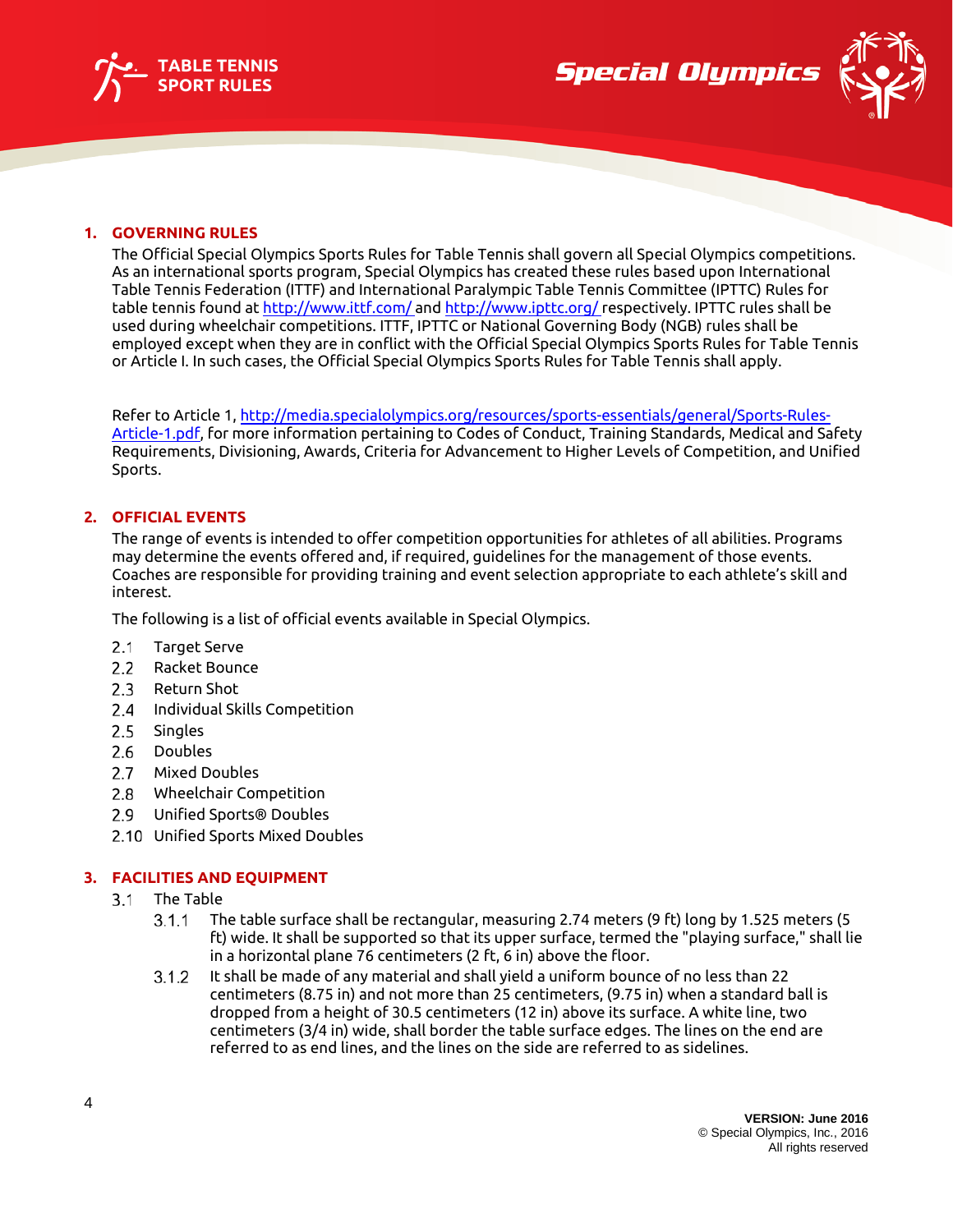



- $3.1.3$ For doubles, the playing surface shall be divided into halves by a white center line, three millimeters (1/8 in) wide, running parallel with the sidelines. The center line shall be regarded as part of each right half-court.
- $3.1.4$ The playing surface shall include the top edges of the table, but not the sides of the tabletop below the edges.

#### $3.2$ Diagram



## 3.3 The Net

- $3.3.1$ The playing surface shall be divided into two courts of equal size by a vertical net running parallel with the end lines.
- $3.3.2$ The net shall be suspended by a cord attached at each end to upright posts that are 15.25 centimeters (6 in) high.
- $3.3.3$ The net, with its suspension, shall be 183 centimeters (6 ft) long, and its top, along its whole length, shall be 15.25 centimeters (6 in) above the playing surface. The bottom of the net, along its whole length, shall be close to the playing surface, and the ends of the net shall be close to the supporting posts.
- $3.3.4$ The net assembly shall consist of the net, its suspension and the supporting posts, including the clamps attaching them to the table.

#### $3.4$ The Ball

- $3.4.1$ The ball shall be spherical with a diameter of 40 millimeters (1.57 in).
- $3.4.2$ The ball shall weigh 2.7 grams.
- $3.4.3$ The ball shall be made of celluloid or similar plastic material and shall be white, or orange and matt.
- $3.5$ The Racket
	- $3.5.1$ The racket may be of any size, shape or weight.
	- $3.5.2$ The blade shall be of wood, continuous of even thickness, flat and rigid.
	- $3.5.3$ At least 85 percent of the blade, by thickness, shall be of natural wood.
	- $3.5.4$ An adhesive layer within the blade may be reinforced with fibrous material, such as carbon fiber, glass fiber or compressed paper, but shall not be thicker than 7.5 percent of the total thickness or 0.35 millimeters, whichever is smaller.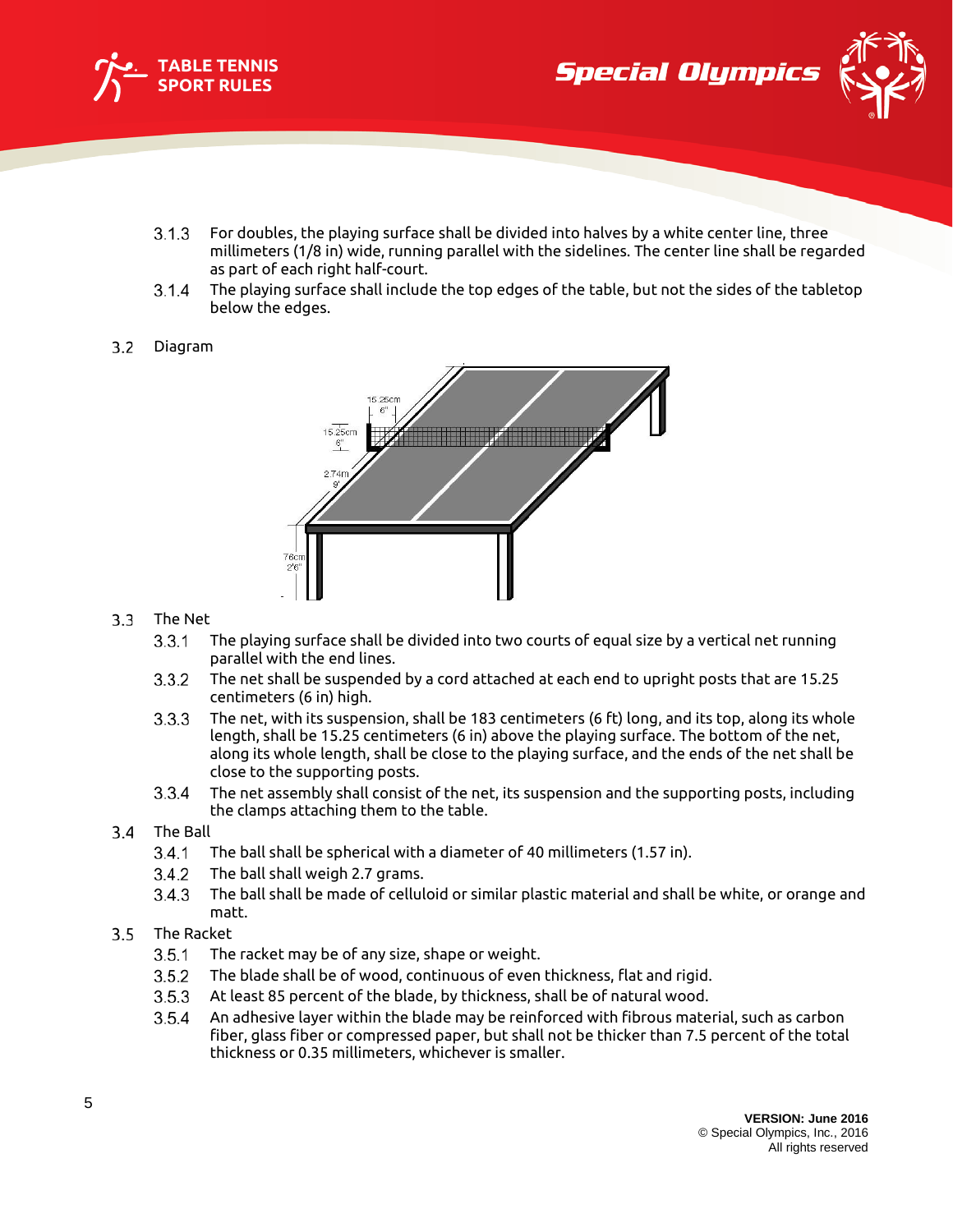



- 
- $3.5.5$ A side of the blade used for striking the ball shall be covered with either ordinary pimpled rubber, with pimples outwards, having a total thickness, including adhesive, of not more than 2 millimeters (1/16 in) or sandwich rubber, with pimples inwards or outwards, having a total thickness, including adhesive, of not more than 4 millimeters.
- $3.5.6$ The covering material shall extend up to but not beyond the limits of the blade, except that the part nearest the handle and gripped by the fingers may be left uncovered or covered and should be considered part of the handle.
- The blade, any layer within the blade and any layer of covering material or adhesive on a side  $3.5.7$ used for striking the ball shall be continuous and of even thickness.
- $3.5.8$ At the start of a match, and whenever the player changes his/her racket during a match, a player shall show his/her opponent and the umpire the racket he/she is about to use and shall allow them to examine it.
- $3.5.9$ The surface of the covering material on a side of the blade, or of a side of the blade if it is left uncovered, shall be matt, bright red on one side and black on the other; any trimming around the edge of the blade shall be matt and no part of it shall be white.
- 3.5.10 The racket covering shall be used without any physical, chemical or other treatment.
- Slight deviations from continuity of surface or uniformity of color due to accidental damage, wear or fading may be allowed provided that they do not significantly change the characteristics of the surface.

## <span id="page-5-0"></span>**4. GLOSSARY**

- $4.1$ Rally
	- $4.1.1$ A rally is the period during which the ball is in play.
- Let  $4.2$ 
	- A let is a rally of which the result is not scored.  $4.2.1$
- $4.3$ Point
	- $4.3.1$ A point is a rally of which the result is scored.
- 4.4 Racket Hand
	- The racket hand is the hand carrying the racket. 4.4.1
- 4.5 Free Hand
	- $4.5.1$ The free hand is the hand not carrying the racket.
- $4.6$ Strike
	- $4.6.1$ A player strikes the ball if he/she touches it with the racket held in the hand or with his/her racket hand below the wrist.
- 4.7 **Obstructs** 
	- $4.7.1$ A player obstructs the ball if he/she, or anything he/she wears or carries, touches it in play when it has not passed over the playing surface or the player's end line, not having touched his/her court since last being struck by his opponent.
- $4.8$ Server
	- $4.8.1$ The server is the player due to strike the ball first in a rally.
- 4.9 Receiver
	- 4.9.1 The receiver is the player due to strike the ball second in a rally.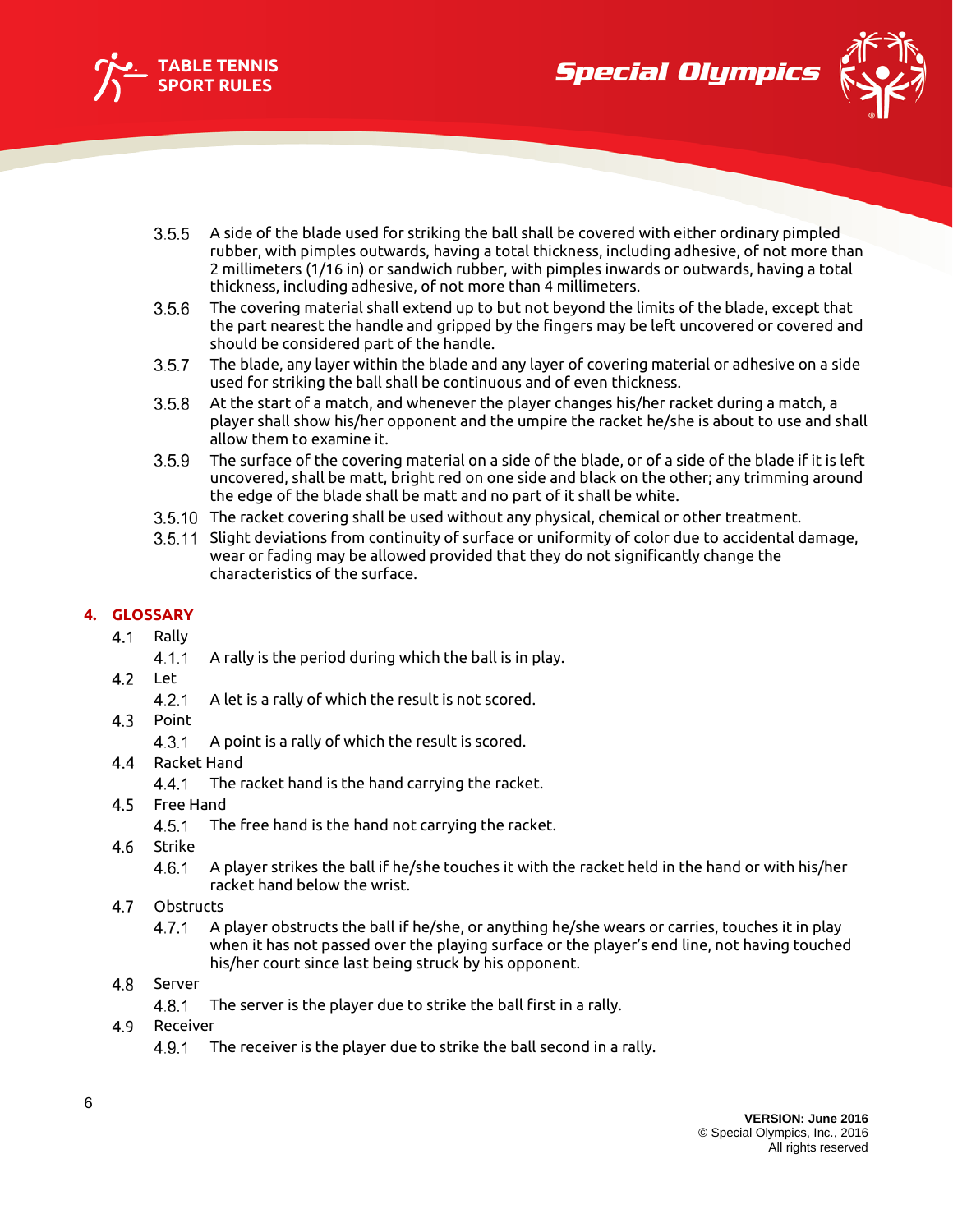





## 4.10 Umpire

- 4.10.1 The umpire is the person appointed to control a match.
- Wears or Carries
	- Anything that a player wears or carries includes anything that the player was wearing or carrying at the start of the rally.
- 4.12 Pass Over
	- The ball shall be regarded as passing over or around the net assembly if it passes over, under or outside the projectile of the net assembly outside the table or if, in a return, it is struck after it has bounced back over or around the net.
- 4.13 End line
	- 4.13.1 The end line shall be regarded as extending indefinitely in both directions.

## <span id="page-6-0"></span>**5. RULES OF COMPETITION**

- <span id="page-6-5"></span><span id="page-6-4"></span><span id="page-6-3"></span><span id="page-6-2"></span><span id="page-6-1"></span>5.1 Basic Rules for Singles and Doubles
	- A Game  $5.1.1$ 
		- 5.1.1.1 A game shall be won by the player or pair first scoring 11 points unless both players or pairs have scored 10 points. In this case, the winner shall be the player or pair scoring two points more than the opposing player or pair.
	- $5.1.2$ A Match
		- 5.1.2.1 A match shall consist of the best of any odd number of games.
	- 5.1.3 The Choice of Ends and Service
		- 5.1.3.1 The choice of ends and the right to serve or receive first in a match shall be decided by a coin toss.
		- The winner of the toss has the option to do one of the following:
			- 5.1.3.2.1 Choose to serve or receive first, and the loser shall have the choice of ends.
			- $5.1.3.2.2$ Choose an end, and the loser shall have the right to choose to serve or receive first
			- In doubles, the pair who has the right to serve first in the game shall  $5.1.3.2.3$ decide which partner shall do so.
			- $5.1.3.2.4$ In the first game of a match, the opposing pair shall then decide which partner will receive first.
			- 5.1.3.2.5 In subsequent games of a match, the serving pair will choose its first server, and the first receiver will then be established automatically to correspond to the first server.
	- 5.1.4 The Change of Ends
		- The player or pair starting at one end in a game shall start at the other end in the next game of the match. In the last possible game of the match, the players or pairs shall change ends when first one player or pair scores five points.
	- $5.1.5$ The Order of Play
		- In singles, the server shall first make a good service, the receiver shall then make a good return and, thereafter, service and receiver alternately shall each make a good return.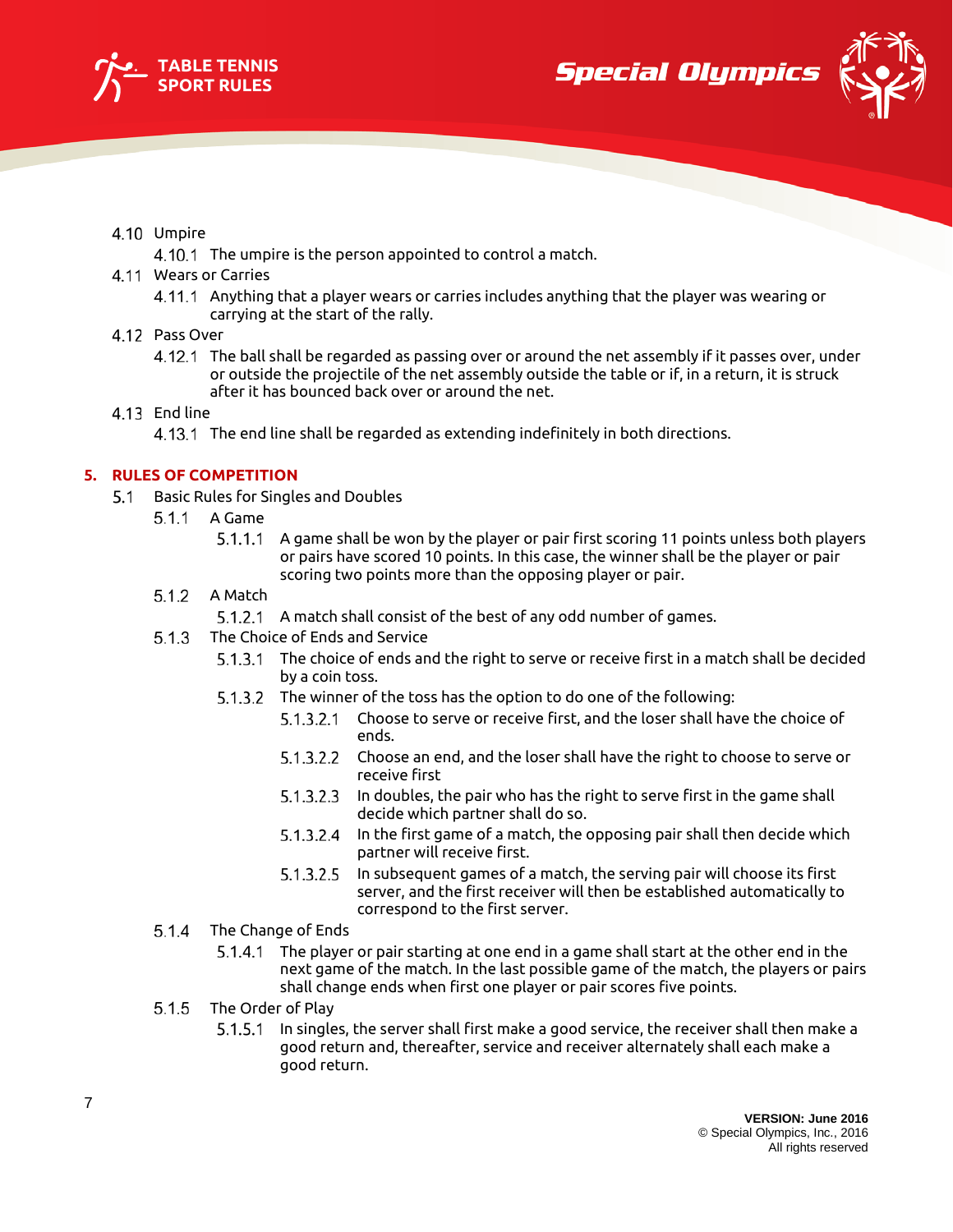





- In doubles, the server shall first make a good service, the receiver shall then make a good return, the partner of the server shall then make a good return, the partner of the receiver shall then make a good return and, thereafter, each player alternately in that sequence shall make a good return.
- <span id="page-7-0"></span> $5.1.6$ The Change of Service
	- 5.1.6.1 After each two points have been scored, the receiving player or pair shall become the serving player or pair and so on until the end of the game, unless both players or pairs score 10 points or the expedite system is in operation (when the sequence of serving and receiving shall be the same, but each player shall serve for only one point in turn).
	- 5.1.6.2 Doubles
		- $5.1.6.2.1$ The first two services shall be delivered by the selected partner of the pair which has the right to serve and shall be received by the appropriate partner of the opposing pair.
		- The second two services shall be delivered by the receiver of the first  $5.1.6.2.2$ two services and shall be received by the partner of the first server.
		- $5.1.6.2.3$ The third two services shall be delivered by the partner of the first server and shall be received by the partner of the first receiver.
		- The fourth two services shall be delivered by the partner of the first  $5.1.6.2.4$ receiver and shall be received by the first server.
		- The fifth two services shall be delivered and received as the first two  $5.1.6.2.5$ services, and so on, until the end of the game or if the score is tied at 20 points.
		- In each game of a doubles match, the initial order of receiving shall be 5.1.6.2.6 opposite to that in the immediately preceding game.
	- When the score is tied at 10 points, the sequence of serving and receiving shall be the same, but each player shall deliver only one service in turn until the end of the game.
	- 5.1.6.4 The player or pair who serves first in a game shall receive first in the immediately subsequent game and so on, until the end of the match.
- <span id="page-7-1"></span>Out of Order of Serving, Receiving or Ends  $5.1.7$ 
	- 5.1.7.1 If by mistake, the players have not changed ends when ends should have been changed, play shall be interrupted as soon as the error is discovered and the players shall change ends.
	- If by mistake a player serves or receives out of turn, play shall be interrupted and shall continue with that player serving or receiving who, according to the sequence established at the beginning of the match, should be server or receiver.
	- 5.1.7.3 In any circumstances, all points scored before the discovery of an error shall be considered valid.
- <span id="page-7-2"></span> $5.1.8$ A Good Service
	- 5.1.8.1 Service shall start with the ball resting freely on the open palm of the server's stationary free hand.
	- 5.1.8.2 The free hand and the racket shall be above the level of the playing surface from the last moment at which the ball is stationary on the palm of the free hand until the ball is struck in service.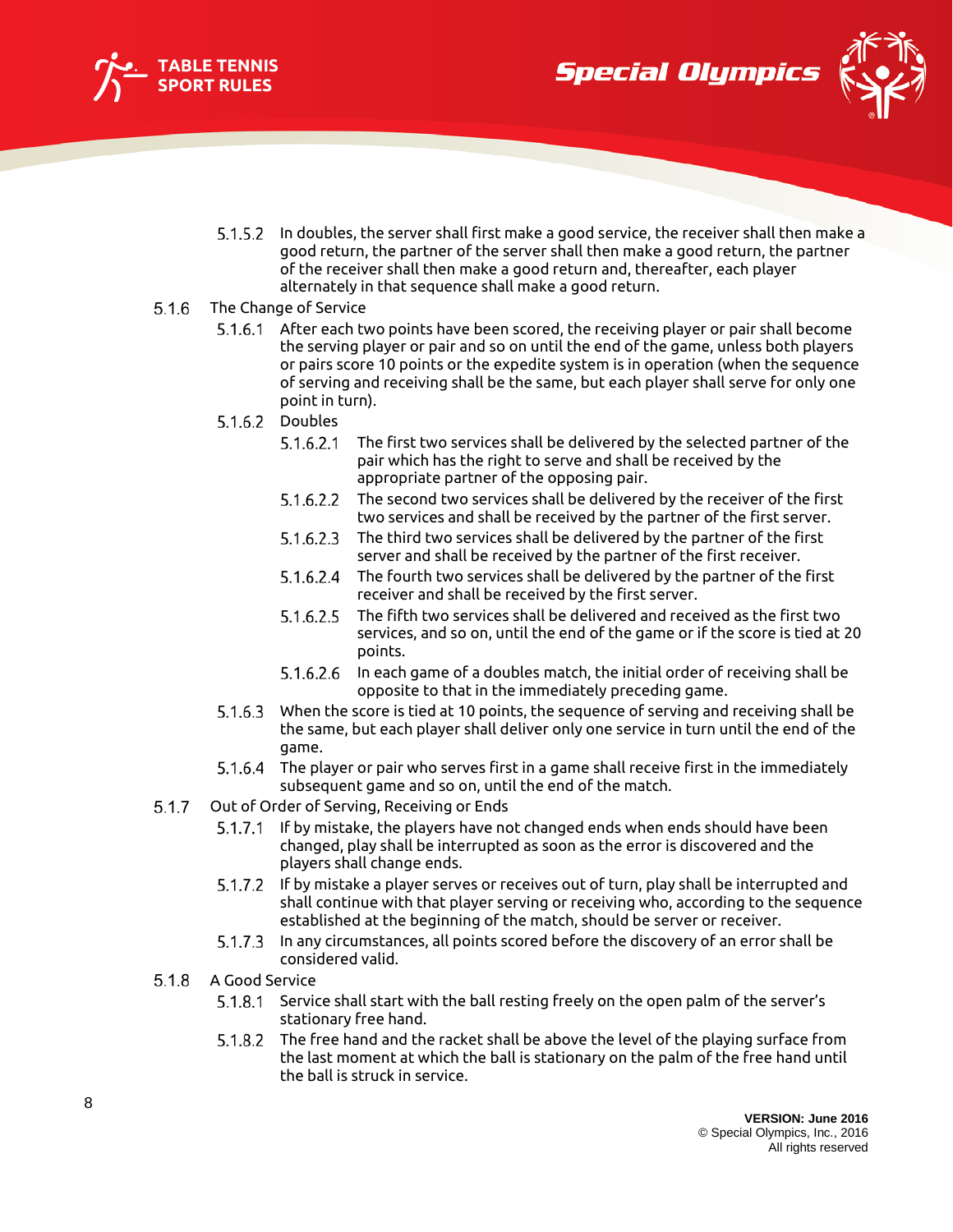



- 
- 5.1.8.3 The server shall then project the ball upwards, by hand only and without imparting spin, so that it rises near vertically from the palm of the hand at least 16 centimeters (6 in).
- 5.1.8.4 As the ball descends from the height of its trajectory, the server shall strike it so that it touches first his/her own court then passes directly over the net or its supports and subsequently touches the receiver's court.
- In doubles, the points of contact of the ball with the playing surface shall touch successively the right half court of server and receiver.
- If, in attempting to serve, a player fails to strike the ball while it is in play, he/she shall lose a point.
- 5.1.8.7 As soon as the ball has been projected, the server's free arm and hand shall be removed from the space between the ball and the net. The space between the ball and the net is defined by the ball, the net and its indefinite upward extension.
- 5.1.8.8 Where there is a clear failure to comply with the requirements for a good service, no warning should be given, and a point should be awarded to the opponent.
	- 5.1.8.8.1 Except when an assistant umpire has been appointed, the umpire may, on the first occasion in a match at which he/she has a doubt about the correctness of a player's service, interrupt play and warn the server without awarding a point. On any subsequent occasion in the same match in which the same player's service action is of doubtful correctness, for the same or for any other reason, the player shall not be given the benefit of the doubt and shall lose a point.
	- 5.1.8.8.2 Strict observance of the prescribed method of service may be waived (when the umpire is notified before play begins) if compliance is prevented by a physical disability.

#### <span id="page-8-0"></span>5.1.9 A Good Return

- The ball, having been served or returned in play, shall be struck so that it passes over or around the net assembly and touches the opponent's court either directly or after touching the net assembly.
- If the ball, having been served or returned in play, returns with its own impetus over the net, it may be struck so that it directly touches the opponent's court.

#### <span id="page-8-1"></span>5.1.10 Ball in Play

5.1.10.1 The ball shall be in play from the last moment at which it is stationary before being projected in service until it touches anything other than the playing surface, the net assembly, the racket held in the hand or the racket hand below the wrist, or if the rally is otherwise decided as a let or a point.

#### <span id="page-8-2"></span>5.1.11 A Let

- 5.1.11.1 A rally is a let in the following instances:
	- 5.1.11.1.1 If the ball served, in passing over or around the net, touches it or its supports, provided the service is otherwise good or is obstructed by the receiver or his partner.
	- 5.1.11.1.2 If the service is delivered when, in the opinion of the umpire, the receiving player or pair is not ready, provided that neither the receiver nor his/her partner attempts to strike the ball.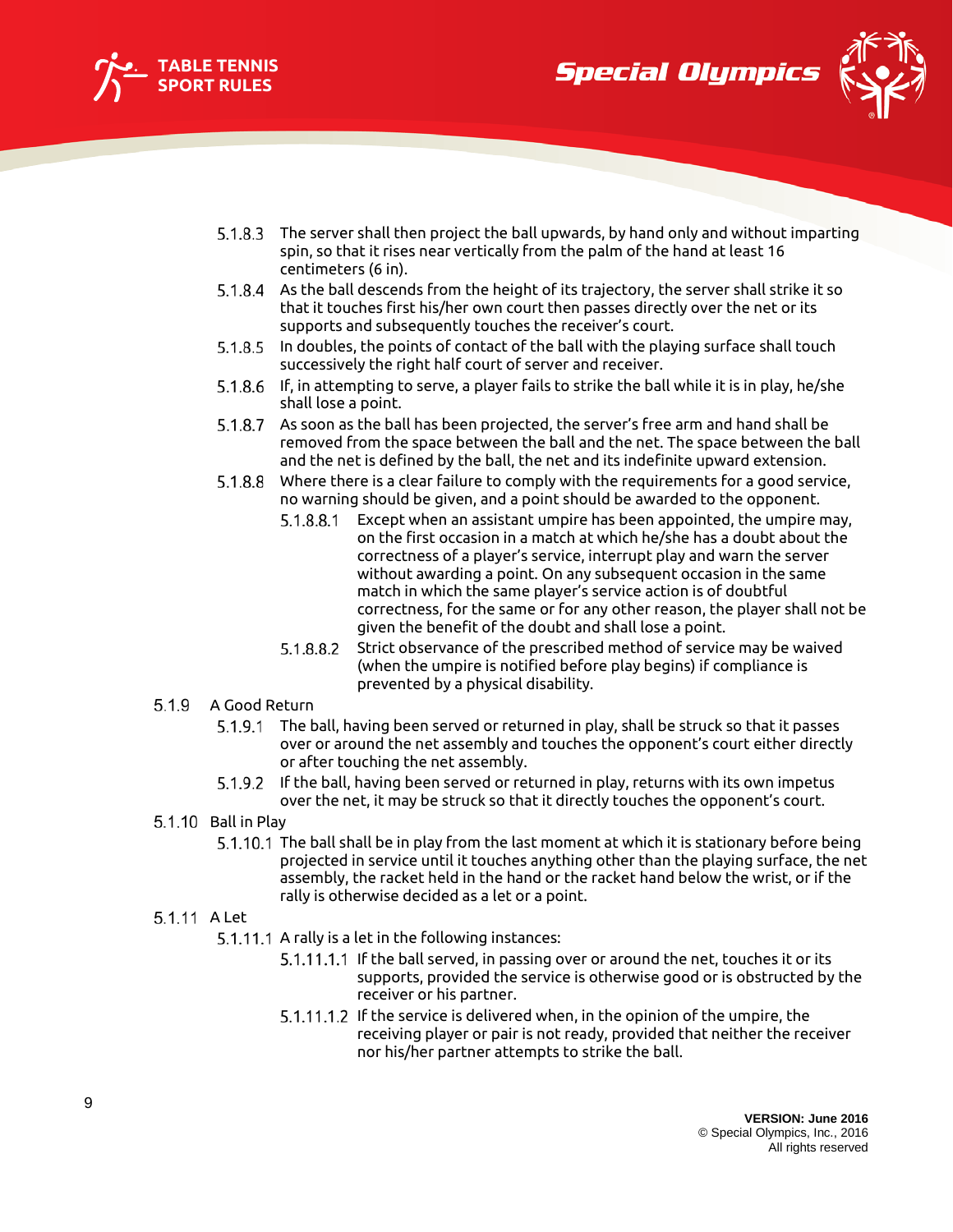





- 5.1.11.1.3 If, in the opinion of the umpire, failure to make a good service or a good return or otherwise to comply with the rules is due to a disturbance outside the control of the player.
- 5.1.11.1.4 If the rally is interrupted for correction of an error in playing order or ends.
- 5.1.11.1.5 If the service is interrupted for warning a player for a service of doubtful correctness.
- 5.1.11.1.6 If the conditions of play are disturbed in a way which, in the opinion of the umpire, is likely to affect the outcome of the rally.
- <span id="page-9-0"></span>5.1.12 Loss of a Point
	- Unless the rally is a let, a player will lose a point in the following situations:
		- 5.1.12.1.1 If the player fails to make a good service.
		- 5.1.12.1.2 If the player fails to make a good return.
		- 5.1.12.1.3 If the player obstructs the ball.
		- 5.1.12.1.4 If the player strikes the ball with a side of the racket blade having an illegal surface.
		- 5.1.12.1.5 If the player, or anything he/she wears or carries, moves the playing surface while the ball is in play.
		- 5.1.12.1.6 If the player's free hand touches the playing surface while the ball is in play.
		- 5.1.12.1.7 If the player or anything he/she wears or carries touches the net assembly while the ball is in play.
		- 5.1.12.1.8 In doubles, if the player strikes the ball out of proper sequence except where there has been a genuine error in playing order.
- Modifications for Wheelchair Competition
	- $5.2.1$ All competitors shall compete in wheelchairs.
		- 5.2.1.1 A cushion of any size and make, of any combination of foam rubber, may be used.
		- 5.2.1.2 The wheelchair is not required to have a back support.
	- $5.2.2$ The table shall not have any physical barrier that can in any way hinder the normal and legal movement of the competitor's wheelchair.
	- $5.2.3$ In service, the receiver is required to make a good return. However, if the receiver strikes the ball before it crosses a sideline or takes a second bounce on his side of the playing surface, the service shall be considered good, and no let shall be called.
		- In service, wheelchair players are not required to project the ball upward from the palm of the free hand. Players in these classes may hold the ball and project it upward in any manner. Regardless of the method, no spin may be imparted to the ball. Responsibility still rests with the server to serve so that the legality of the serve can be checked by the umpire
	- Wheelchair players may touch the playing surface with their free hand during play without  $5.2.4$ losing the point; however, they may not use the free hand on the table for support while striking the ball, provided the playing surface has not been moved.
	- $5.2.5$ The competitor's feet or footrests may not touch the floor during play.
	- Competitors may not rise noticeably off their cushions during play.5.2.6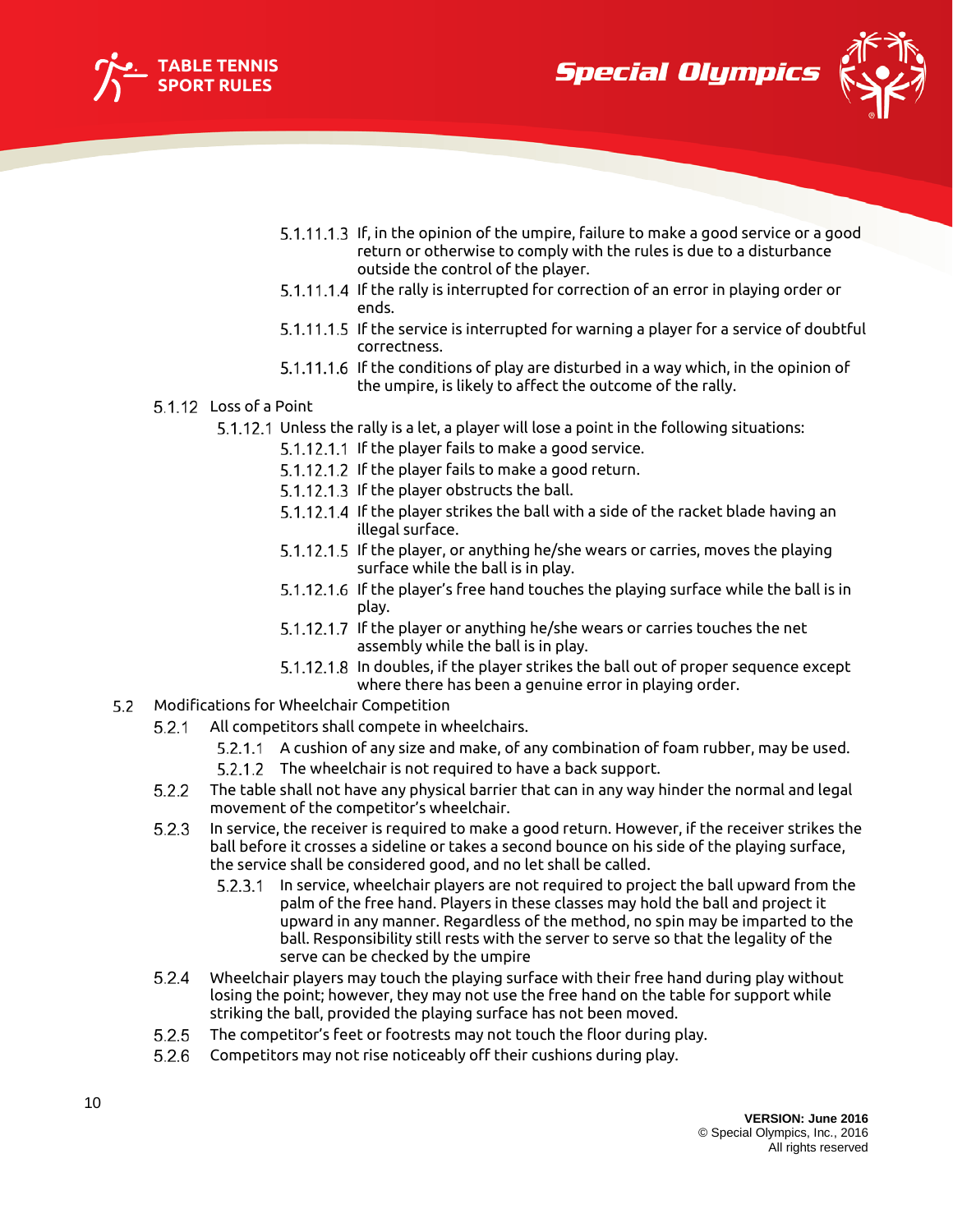





- $5.2.7$ In doubles service, the ball may leave by the sideline of the receiver's right half court. The server shall first make a good service, and the receiver shall make a good return, and thereafter either player of a pair may return the ball. A player's wheelchair shall not protrude beyond an imaginary extension of the center line of the table. If it does, the umpire shall award a point to the opposing pair.
- <span id="page-10-1"></span><span id="page-10-0"></span>5.3 Individual Skills Competition
	- $5.3.1$ Hand Toss
		- 5.3.1.1 Athlete uses one or both hands to toss the ball in the air for a period of 30 seconds. The athlete may catch or slap the ball and is awarded one point each time the ball hits his/her hand. If the athlete loses control of the ball, give him/her another ball and continue the count.
	- $5.3.2$ Racket Bounce
		- 5.3.2.1 Athlete scores one point for each time he/she uses the racket to bounce the ball upward in the air over the course of 30 seconds. If the athlete loses control of the ball, hand him/her another ball and continue the count.
	- 5.3.3 Forehand Volley
		- Athlete stands on his/her side of the table with another player (feeder) on the other side. Using a total of five balls, the feeder tosses each ball to the athlete's forehand side. The athlete scores one point for hitting the ball back to the feeder's side of the table. The ball must hit the table to count as a point. The athlete scores five points for hitting into either service box.

#### <span id="page-10-3"></span><span id="page-10-2"></span> $5.3.4$ Backhand Volley

- 5.3.4.1 Same as forehand volley, except the feeder sends the ball to the athlete's backhand side.
- <span id="page-10-4"></span>5.3.5 Serve
	- The athlete shall serve five balls from the right side of the table and five balls from the left side of the table. A ball that lands in the correct service box will count as one point.
- 5.3.6 Final Score
	- A player's final score is determined by adding together the scores achieved in each of the five events which comprise the Individual Skills Contest.
- <span id="page-10-5"></span>Unified Sports Doubles and Mixed Doubles
	- $5.4.1$ Each Unified Sports doubles team shall consist of one athlete and one partner.
	- Each team shall determine its own order of service.  $5.4.2$
- 5.5 Target Serve
	- $5.5.1$ The athlete shall serve five balls from the right side of the table and five balls from the left side of the table. A ball that lands in the correct service box will count as one point.
- $5.6$ Racket Bounce
	- $5.6.1$ Using the racket, the athlete attempts to hit the ball upwards into the air as many times as possible during a 30-second time limit.
	- $5.6.2$ If the athlete loses control of the ball, the official may hand him/her another ball and continue the count.
	- 5.6.3 The athlete is given two 30-second rounds. The highest score from either of the two rounds shall be recorded.